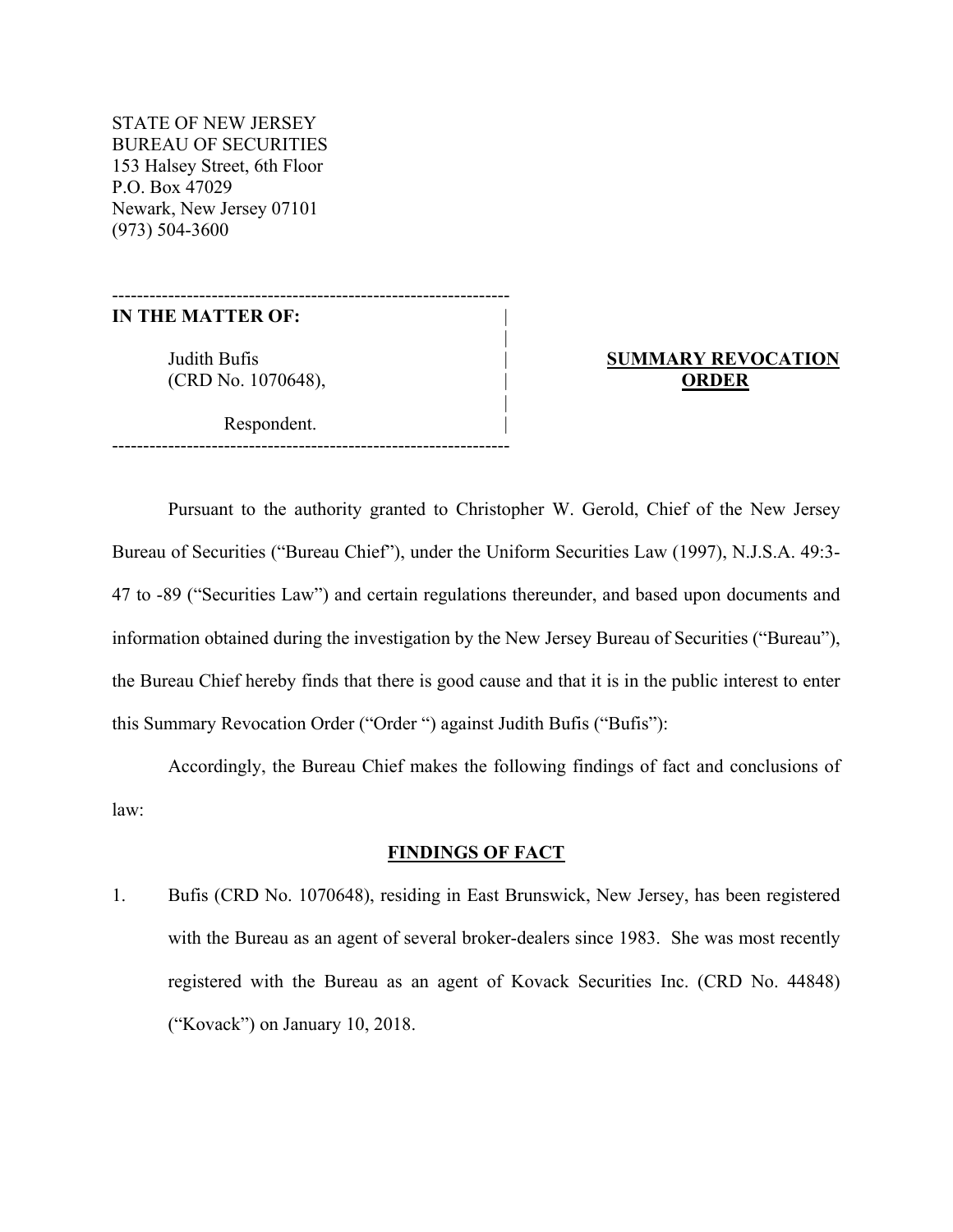#### **FINRA AWC**

- 2. On October 29, 2018, FINRA accepted the AWC in which Bufis consented to findings, without admitting or denying, that included the following:
	- a. On September 17, 2018, pursuant to FINRA Rule 8210, FINRA sent Bufis a request for documents and information related to potential private securities transactions ("FINRA Request") with the required response due to FINRA no later than October 1, 2018.
	- b. Bufis failed to provide the requested documents and information on October 1, 2018.
	- c. On October 4, 2018, Bufis' counsel informed FINRA staff that Bufis had received the FINRA Request, but would not provide the requested documentation or information.
	- d. By failing to provide the documentation and information pursuant to the FINRA Request, Bufis violated FINRA Rules 8210 and 2010.
- 3. In the AWC, Bufis consented to the imposition of a sanction barring her from association with any FINRA member firm in any capacity.
- 4. FINRA's National Adjudicatory Council Review Subcommittee accepted the AWC on October 29, 2018.

### **CONCLUSIONS OF LAW**

**BUFIS IS THE SUBJECT OF AN ORDER OF A SELF-REGULATORY ORGANIZATION EXPELLING HER FROM A SELF-REGULATORY ORGANIZATION**  N.J.S.A. 49:3-58(a)(1) N.J.S.A. 49:3-58(a)(2)(vi)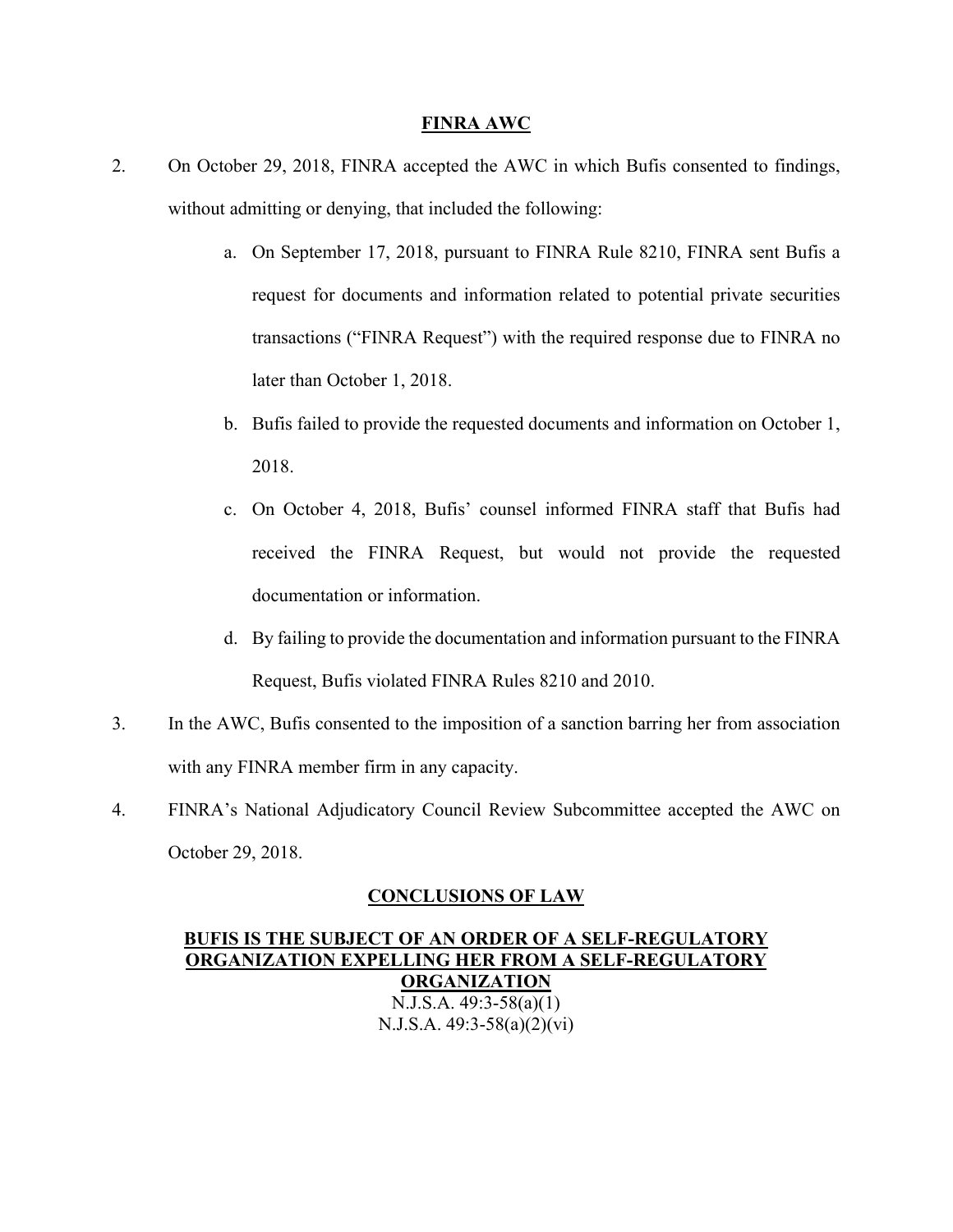- 5. The preceding paragraphs are incorporated by reference as though set forth verbatim herein.
- 6. Pursuant to N.J.S.A. 49:3-58(a):

[t]he bureau chief may by order deny, suspend, or revoke any registration if he finds: (1) that the order is in the public interest; and (2) that the applicant or registrant …(vi)... is the subject of an order of … a self-regulatory organization … suspending or expelling him from a national securities or commodities association…

- 7. Having been barred from association with any FINRA member, Bufis has effectively been expelled from a self-regulatory organization. This is cause, pursuant to N.J.S.A. 49:3-  $58(a)(2)(vi)$ , to revoke Bufis' agent registration and to deny certain exemptions.
- 8. Based upon the foregoing, and pursuant to N.J.S.A. 49:3-58(a)(1), the revocation of Bufis' registration as an agent and the denial of certain exemptions is in the public interest.

## **CONCLUSION**

**THEREFORE**, it is on this 25th day of August 2020 hereby **ORDERED** that:

- 9. The agent registration of Judith Bufis is **REVOKED**;
- 10. All exemptions contained in N.J.S.A. 49:3-50 subsection (a) paragraph 9, 10, and 11, and subsection (b), are hereby **DENIED** as to Bufis; and further
- 11. The exemptions to the registration requirements provided by N.J.S.A. 49:3-56(b), N.J.S.A. 49:3-56(c), and N.J.S.A. 49:3-56(g), are hereby **DENIED** as to Bufis.

 $CL \n\xrightarrow{\sim}$ 

 Christopher W. Gerold Chief, Bureau of Securities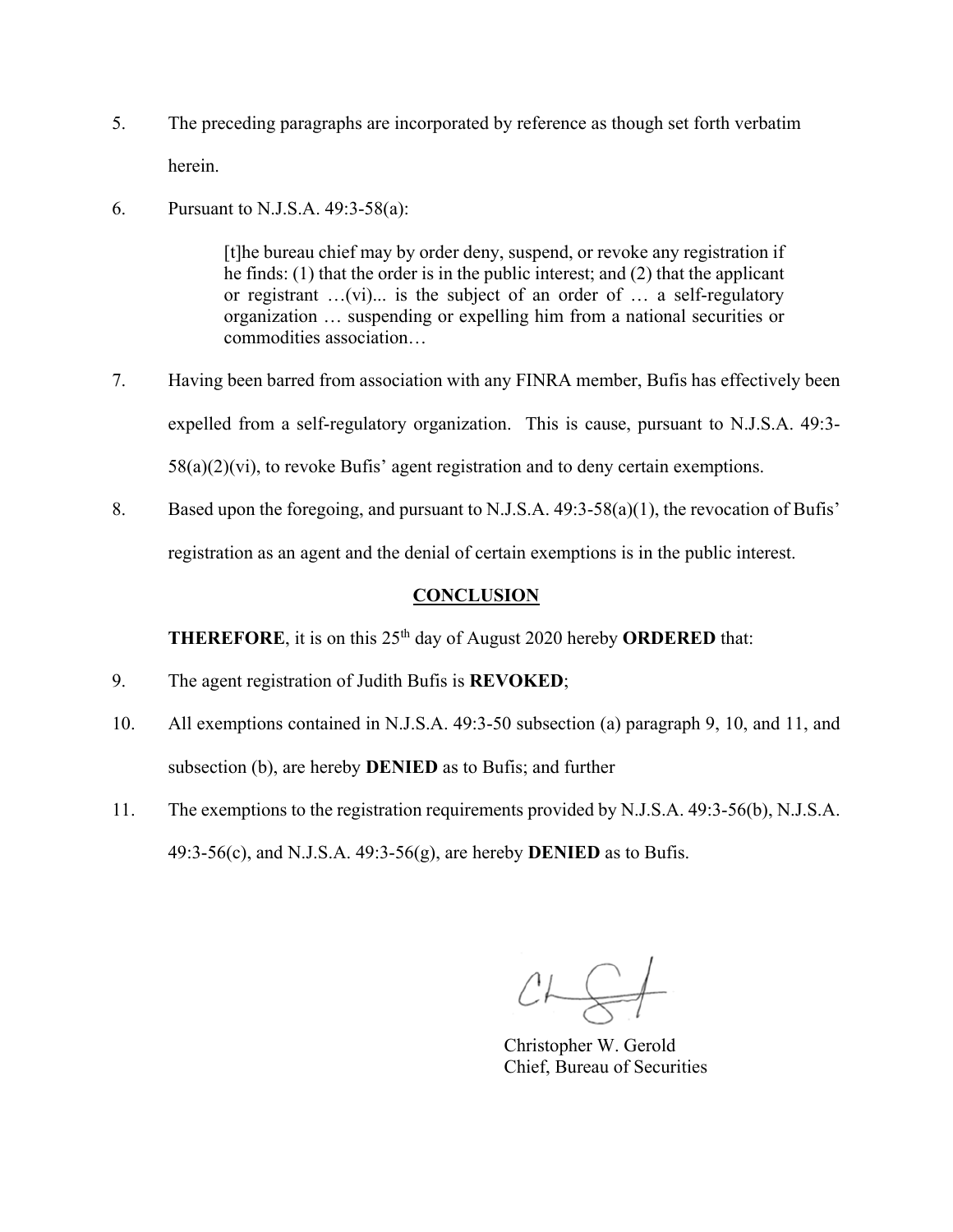#### **NOTICE OF RIGHT TO HEARING**

Pursuant to the Uniform Securities Law (1997), N.J.S.A. 49:3-47 to -89, specifically, N.J.S.A. 49:3-58(c), the Bureau Chief shall entertain on no less than three days' notice, a written application to lift the summary revocation on written application of the applicant or registrant and in connection therewith may, but need not, hold a hearing or hear testimony, but shall provide to the applicant or registrant a written statement of the reasons for the summary revocation.

This matter will be set down for a hearing if a written request for such a hearing is filed with the Bureau within 15 days after the respondent receives this Order. A request for a hearing must be accompanied by a written response, which addresses specifically each of the allegations set forth in the Order. A general denial is unacceptable. At any hearing involving this matter, an individual respondent may appear on his/her own behalf or be represented by an attorney.

Orders issued pursuant to N.J.S.A. 49:3-50(c) and/or N.J.S.A. 49:3-58(c) to suspend or revoke any registration shall be subject to an application to vacate upon 10 days' notice, and a preliminary hearing on the Order to suspend or revoke any registration shall be held in any event within 20 days after it is requested, and the filing of a motion to vacate the Order shall toll the time for filing an answer and written request for a hearing.

If no hearing is requested, the Order shall be entered as a Final Order and will remain in effect until modified or vacated. If a hearing is held, the Bureau Chief shall affirm, vacate, or modify the order in accord with the findings made at the hearing.